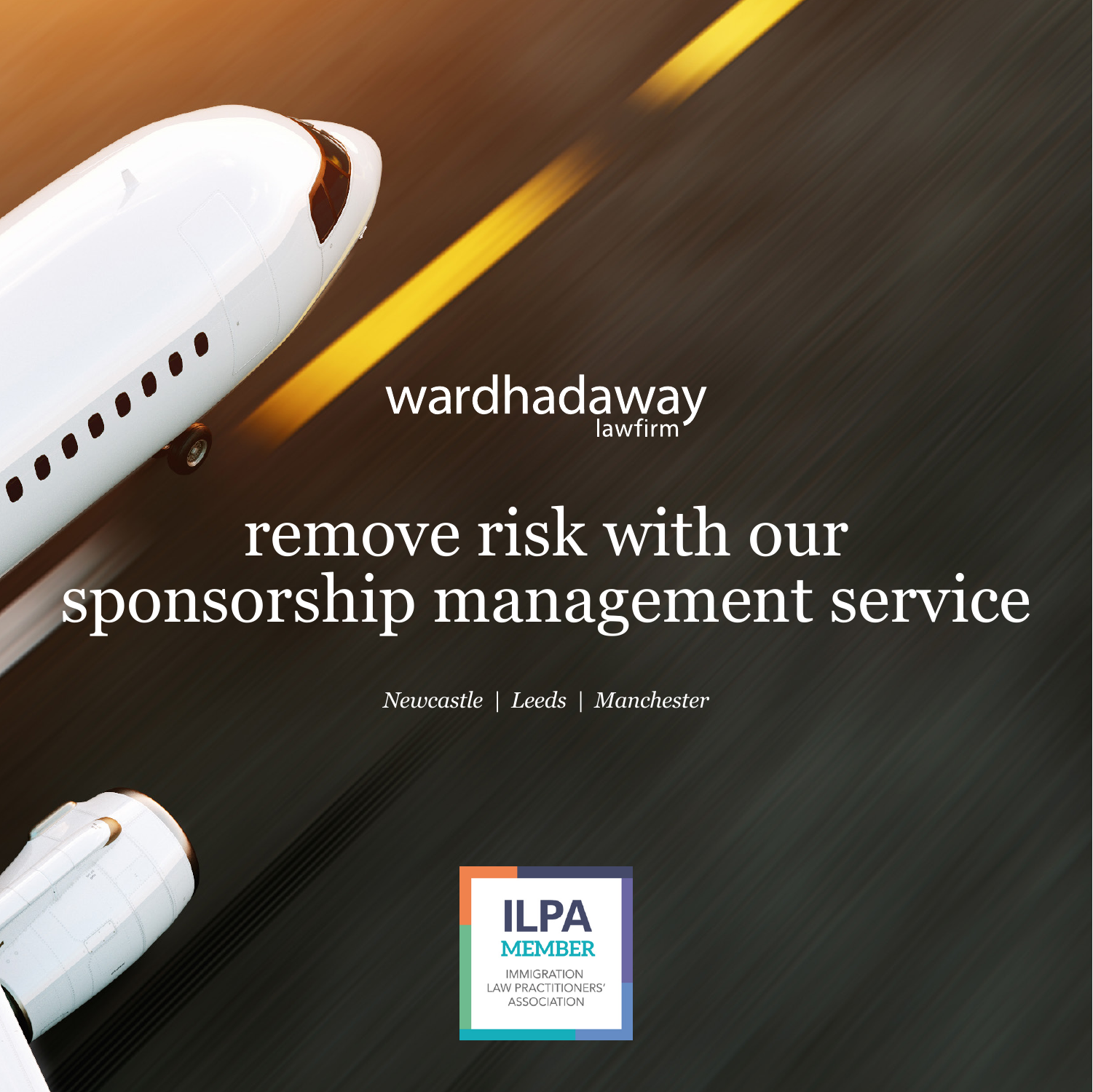**As a registered sponsor of Tier 2 migrants, you have a wealth of obligations and duties to UK Visas & Immigration and failure to comply can ultimately lead to your licence being revoked.**

#### **Have peace of mind from only £100 per month**

Let our business immigration experts take away that risk and strain by being named as Legal Representative on your sponsor licence, as well as having day-to-day involvement as a Level 1 User of the Sponsor Management System.

#### Our service includes:

- Submitting reports to UKVI via the SMS in relation to:
	- sponsored migrants, including absences, termination of employment, salary changes
	- key personnel, including changes to named personnel and contact details
	- the organisation, including changes to contact details, size and structure
- Preparing and submitting applications for renewal of unrestricted Certificates of Sponsorship
- Preparing and submitting applications for renewal of the sponsor licence
- Access to guidance for sponsors on key personnel, record keeping and reporting duties
- Preferential pricing on training packages and immigration audits
- Updates on matters affecting your sponsor licence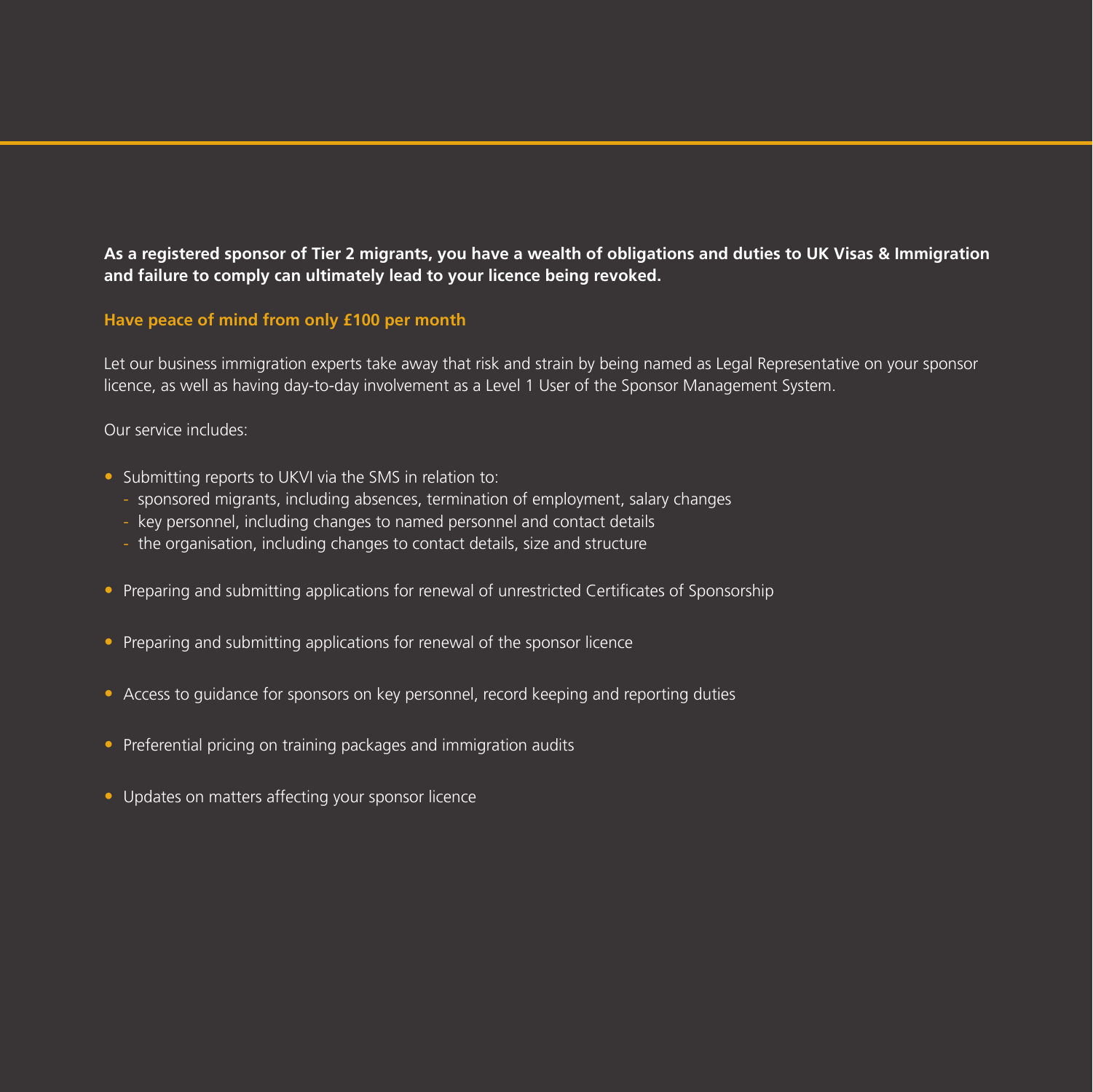### **Next steps**

For more information on how our Sponsorship Management Service can work for you, please get in touch.



**FLORA MEWIES** Associate | Employment

- **E** flora.mewies@wardhadaway.com
- **T** 0330 137 3156
- **M** 0752 522 5480



**ROISIN PATTON** Partner | Employment

- **E** roisin.patton@wardhadaway.com
- **T** 0330 137 3187
- **M** 0783 488 9938



**GILLIAN BURNS** Associate | Employment

**E** gillian.burn[s@wardhadaway.com](mailto:peter.byrne%40wardhadaway.com?subject=) **T** 0330 137 3152 **M** 0773 846 2372



**NATALIE PAYNE** Solicitor | Employment

**E** natalie.payne[@wardhadaway.com](mailto:peter.byrne%40wardhadaway.com?subject=) **T** 0330 137 3174 **M** 0772 575 7256